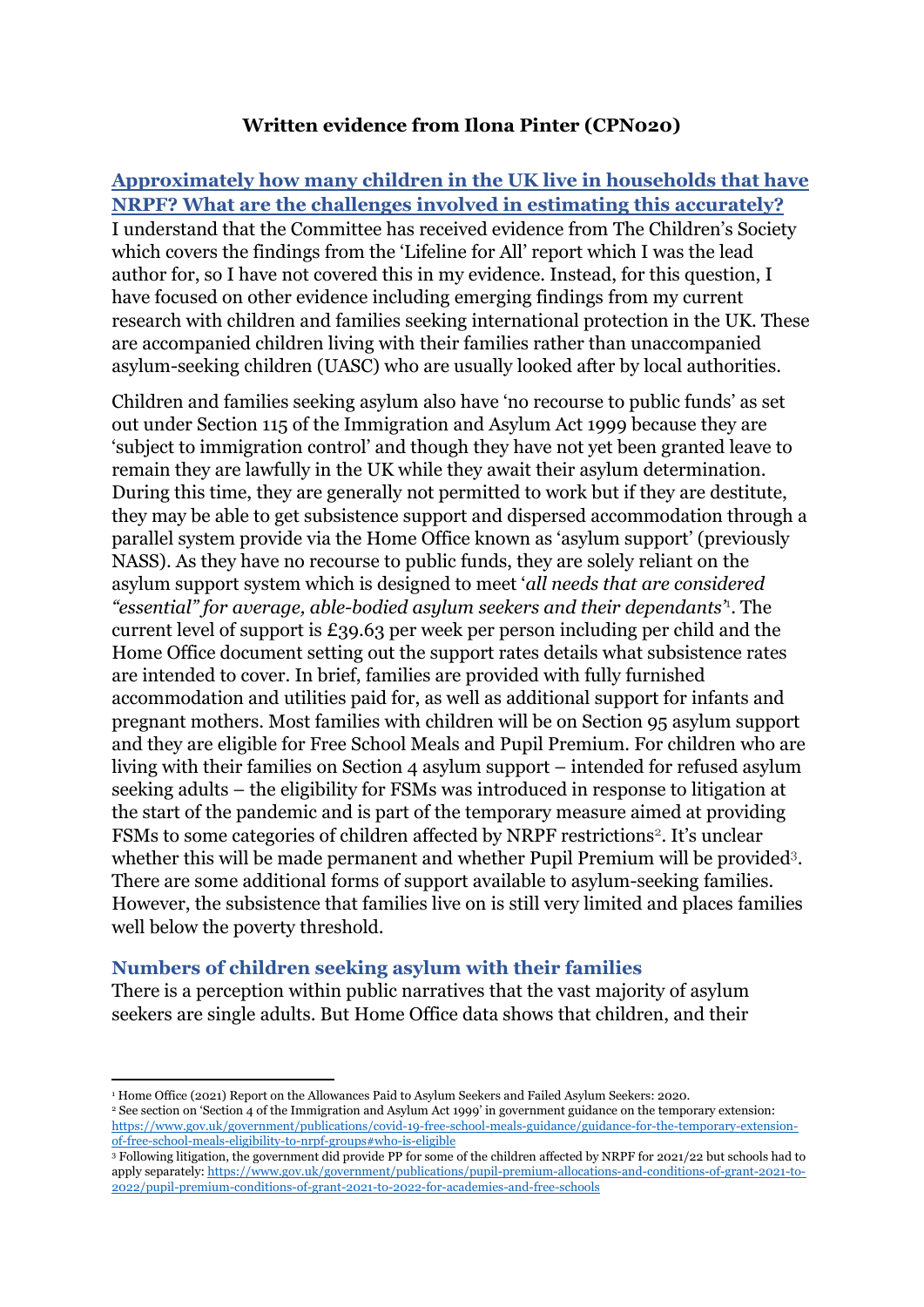parents and carers, form a significant part of the asylum-seeking population, and those receiving asylum support from the Home Office<sup>4</sup> .

Published Home Office data<sup>5</sup> show that between 2010 and 2020, 62,321 children claimed asylum with their families out of a total of 372,560 asylum applicants and their dependents<sup>6</sup>. This means that there were on average 5,666 applications from children in families each year on average between 2010-20<sup>7</sup> .

Overall children made up almost a quarter (23% - 86,533 out of 372,560 in total) of asylum seekers and the majority of these were children who were claiming asylum with their families either as dependents or main applicants. Children in families made up almost a fifth (17% - or 62,321) of all asylum applicants and dependents on average during this time period<sup>8</sup> and this has remained relatively consistent over recent years.

Although all asylum seekers will have 'no recourse to public funds' until their claim is determined, not all will go on to be supported by the Home Office through the asylum support system. The Refugee Council estimates that in 2020, around 66% of asylum applicants went onto apply for asylum support<sup>9</sup>. Others may be able to rely on friends and family for a period of time, but there is very limited data or research with children and families in this context.

### **Numbers of children on asylum support**

There are currently no published breakdowns of how many children and families are supported each year. However, data obtained through Freedom of Information (FOI) requests revealed that at the end of December 2019, there were 16,186 children (under 18) living on Asylum Support provided by the Home Office, making up over a third (34%) of the 47,353 individuals supported at that time.

Of those, 15,363 children were on Section 95 support which is provided to asylum seekers while they are awaiting the determination of their claim including families with dependent children. Families who have children under 18 can also continue to receive this support if they have been refused asylum and have exhausted their appeal rights as a safeguard to protect the welfare of children in the family, though this is set to change under proposals in the New Plan for Immigration<sup>10</sup>.

<https://refugeecouncil.org.uk/information/resources/new-plan-for-immigration-impact-analysis/>

<sup>10</sup> Chapter 8 of the plan states that the government will consult with Local Authority partners and stakeholders on implementing the provisions of the Immigration Act 2016 to remove support from failed asylum-seekers who have no right to remain in the UK which primarily affects families with children and care leavers:

[https://www.gov.uk/government/consultations/new-plan-for-immigration/new-plan-for-immigration-policy-statement-](https://www.gov.uk/government/consultations/new-plan-for-immigration/new-plan-for-immigration-policy-statement-accessible#chapter8)

<sup>4</sup> For the purposes of this inquiry I have focused on children who are seeking asylum with their families who will be in receipt of asylum support i.e. accompanied children. Unaccompanied asylum-seeking children may find themselves accommodated within the asylum support system if their age is being disputed, though generally they should be supported by local authorities as looked after children under Children Act 1989 provisions. Some unaccompanied young people may also end up on asylum support later on as adults having left care.

<sup>5</sup> The analysis is based on detailed asylum statistics published by the Home Office as part of its quarterly statistics for the year ending June 2021 (Table Asy\_D01): [https://www.gov.uk/government/statistical-data-sets/asylum-and-resettlement](https://www.gov.uk/government/statistical-data-sets/asylum-and-resettlement-datasets#asylum-applications-decisions-and-resettlement)[datasets#asylum-applications-decisions-and-resettlement](https://www.gov.uk/government/statistical-data-sets/asylum-and-resettlement-datasets#asylum-applications-decisions-and-resettlement) 

<sup>6</sup> An additional 24,212 claimed asylum on their own as unaccompanied asylum-seeking children.

<sup>7</sup> There were an additional 2,201 applications from unaccompanied asylum-seeking children on average each year. Recorded in the data as under 18s – some UASC are recorded as being over 18 when their age is being disputed.

<sup>8</sup> The remaining 6% (24,212) were unaccompanied asylum-seeking children.

<sup>9</sup> Refugee Council (2021) The impact of the New Plan for Immigration Proposals on asylum: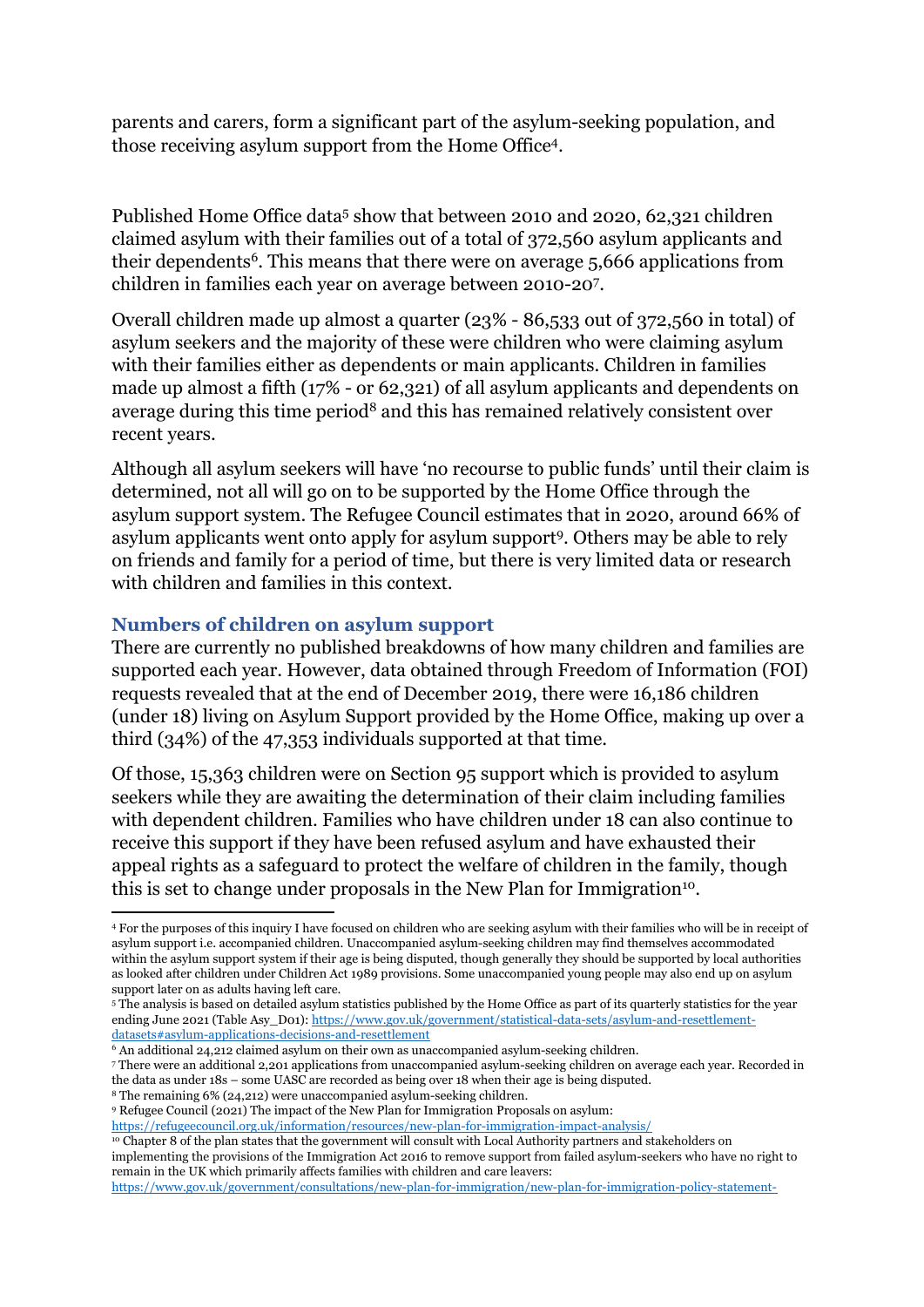In addition, 823 children were on Section 4 support which is intended for refused asylum-seeking adults who are destitute and where there are barriers preventing their return<sup>11</sup>. It includes some children who were born after an asylum refusal. Children make up 22% of Section 4 support recipients.

Although the number of asylum support recipients has increased steadily since 2013, children have remained between 34 - 38% of support recipients overall. Figure 2 shows the data for the years ending 2013 to 2019.





#### **What proportion of children with NRPF are living in poverty? How does this compare to children whose families do have access to public funds?**

As mentioned before, children in asylum seeking families who are living on Home Office asylum support will be living on subsistence well below the poverty line, even considering the additional in-kind support provided. Children and families were particularly affected by cuts to subsistence rates in 2015, which introduced a 'flat rate' of support so that adults and children would receive the same amount: £36.95

[accessible#chapter8.](https://www.gov.uk/government/consultations/new-plan-for-immigration/new-plan-for-immigration-policy-statement-accessible#chapter8)

<sup>12</sup> The data includes main applicants and dependents, and was obtained through FOI request to the Home Office.

<sup>11</sup> Set out under 3(2) (a)-(e) of the Immigration and Asylum (Provision of Accommodation to Failed Asylum-Seekers) Regulations 2005: <https://www.legislation.gov.uk/uksi/2005/930/regulation/3/made>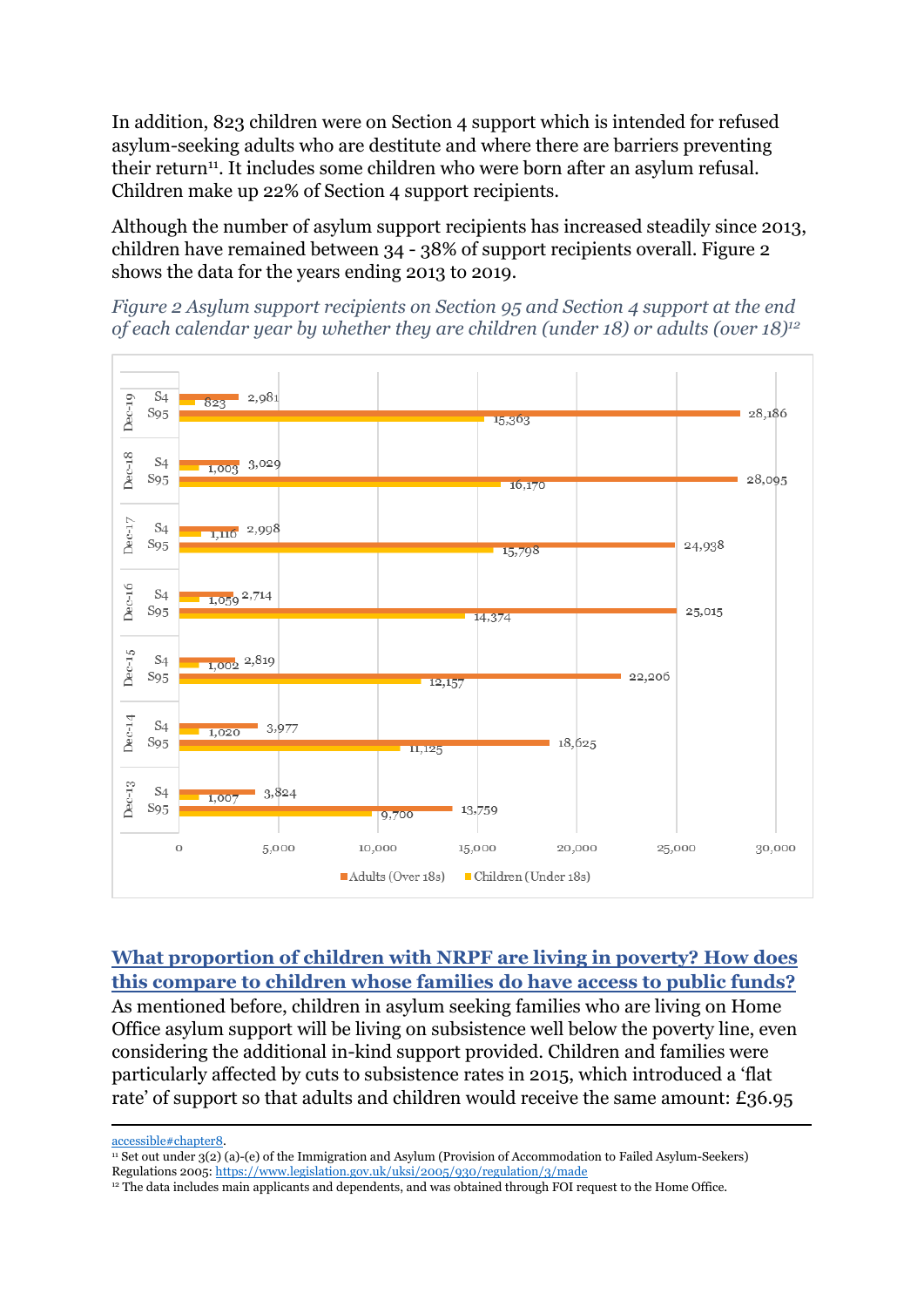at the time<sup>13</sup>. According to the government, this was because the rates of support provided to families '*significantly exceed what is necessary to meet essential living needs*' 14 . This meant a reduction of support to child dependants (under 16s) by 30% from £52.96<sup>15</sup>, and for single parents by 16% from £43.94. The changes were upheld by the courts. There has been very limited research done with families on asylum support generally, including the impact of these targeted cuts on children's outcomes and welfare.

More broadly though, there is currently no available data which allows for a precise analysis of what proportion of children with NRPF restrictions are living in poverty as these children are not identified in any government data sets or nationally representative surveys. The government's annual child poverty statistics – the Households Below Average Income (HBAI) - do not provide any breakdowns for children by immigration histories or status. Migrant, asylum-seeking and refugee families are likely to be underrepresented within national surveys for a range of reasons including language barriers and inaccessibility, residing in accommodation which isn't captured by surveys and the relative size of the population<sup>16</sup>.

Nevertheless, some analysis has provided an insight into poverty among children in migrant families more generally. The Family Resources Survey (FRS) from which the HBAI statistics are generated, does not capture data on immigration status or whether a household is affected by NRPF conditions, but does have information on parents' country of birth and how long they have been in the UK. This data has been used to generate analysis which shows risks of poverty among children with foreignborn parents. Using pooled data over a three-year period (2011/12 and 2013/14), analysis<sup>17</sup> estimated that 45% of children with foreign-born parents were at risk of relative poverty after housing costs, compared with 24% for children of UK-born parents. The analysis estimated that of the 3.6 million children in poverty in the UK at the time, over a quarter of children (26% or 960,000) were living with two foreignborn parents and 260,000 children (7%) were living with one foreign-born and one UK-born parent. Most of the children in poverty who lived in foreign-born families (70%) were themselves UK-born.

Not all foreign-born parents will be subject to NRPF – some may have gained Indefinite Leave to Remain or have naturalised as British citizens and therefore will have access to social security benefits. These estimates do not differentiate between non-EEA and EEA nationals who previously would not have been subject to immigration control and generally able to access benefits, though with some restrictions. Given the lack of other more precise data though, this gives some indication of the proportions of children that may be affected.

<sup>13</sup> Asylum Support (Amendment) (No. 3) Regulations 2015: <http://www.legislation.gov.uk/uksi/2015/1501/regulation/2/made> <sup>14</sup> Para 7.6, Home Office. (2015). *Explanatory Memorandum to the Asylum Support (Amendment) Regulations 2015 No. 645*. Retrieved from <http://www.legislation.gov.uk/uksi/2015/645/contents/made>

<sup>15</sup> Children aged 16 and 17 were already on a lower rate than others prior to 2015 but their support was also decreased by 7% from  $£39.80$ .

<sup>16</sup> For further details see: Vizard, P., Burchardt, T., Obolenskaya, P., Shutes, I., & Battaglini, M. (2018). Child poverty and multidimensional disadvantage: Tackling "data exclusion" and extending the evidence base on "missing" and "invisible" children: <http://sticerd.lse.ac.uk/dps/case/cr/casereport114.pdf>

<sup>17</sup> Kenway, P. & Hughes, C. (2016) Foreign-born people and poverty in the UK: [https://www.jrf.org.uk/report/foreign-born](https://www.jrf.org.uk/report/foreign-born-people-and-poverty-uk)[people-and-poverty-uk](https://www.jrf.org.uk/report/foreign-born-people-and-poverty-uk)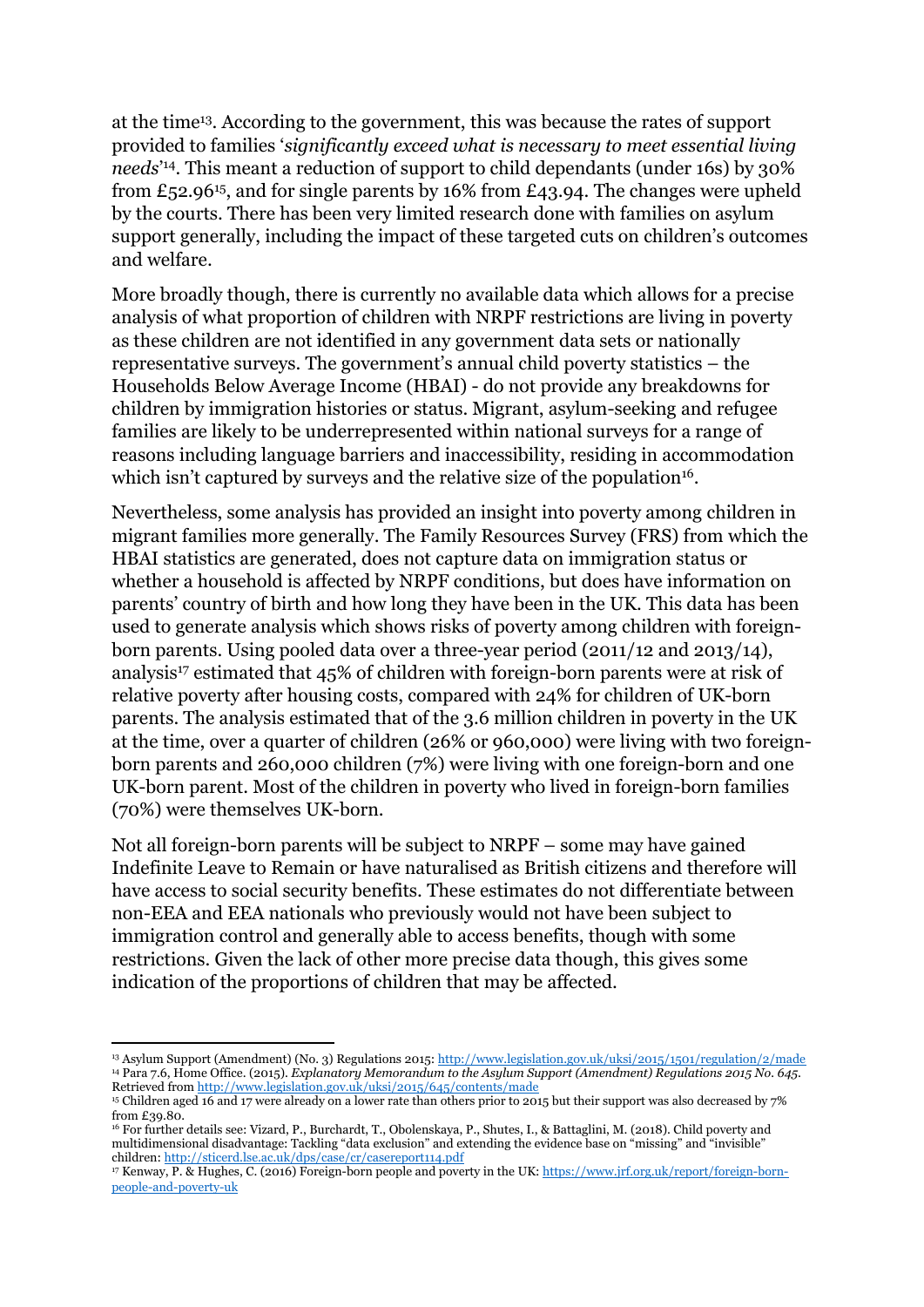Separately analysis by colleagues at CASE of children in recent migrant families (living in the UK for less than 10 years) attempted to capture potential differences in residence status and associated rights and entitlements to work and to social provision of migrants. It did this by firstly exploring the differences between migrants born in non-EEA countries and EEA countries and, secondly, by setting the threshold for "recent" migrants at 10 years or less of living in the UK - a point after which a large majority would be entitled to apply for indefinite leave to remain, provided they had been a continuous lawful resident in the UK<sup>18</sup>. Using three years of pooled data from the FRS (2013-14 to 2015-16), they found that both children who live in non-EEA-born and EEA-born recent migrant families have a higher risk of poverty compared to those in UK-born/long-term resident families according to four different poverty measures. Almost half of children in recent migrant families were on relative low income after housing costs (48.3% for non-EEA and 44.9% for EEA origins). This compares to 26.9% of children in UK-born/long-term resident families. Children in non-EEA recent migrant families are also at a higher risk of low income and material deprivation, and of severe income and material deprivation, than children in either EEA recent migrant families or UK-born/long-term resident families. For example, 7.5% of children in non-EEA recent migrant families experience severe low income and material deprivation, a rate that is two and a half times higher than for children in UK-born/long-term resident families (at 3.5%)<sup>19</sup>. The authors assess these trends as particularly useful when thinking of the additional costs that some migrants face, especially those from outside the EEA, in the process of migrating, maintaining their entitlements to work and their stay in the UK, and potentially sending remittances to family members in their countries of origin. These additional costs may therefore impair the conversion of income into achieved standards of living and result in higher risks of poverty and material deprivation<sup>20</sup>.

# **What impact has the pandemic had on children with NRPF? Has the lifting of restrictions made any difference?**

The following evidence is based on a small sample of pilot interviews with eight families during the national school lockdown between December 2020 and March 2021 who had experiences of living on Section 95 asylum support. This is not intended to be a comprehensive overview of the findings but provides some information on key emerging themes from interviews with families about their experiences of living on asylum support and the impact of employment restrictions. Most of the interviews were with parents or carers and two involved young people.

Unlike the Universal Credit £20 per week uplift which came into force near the beginning of the lockdown in April 2020, families on asylum support did not receive an equivalent uplift in subsistence rates despite being on far lower base rates. However, a temporary exceptional increase was made to Section 95 and 4 payments

<sup>18</sup> And if they did not already have UK citizenship.

<sup>19</sup> See figure 1 on pg 24-25 in 'Poverty among children in recently arrived migrant families in the UK' in CASE (2019) Annual Review: <https://sticerd.lse.ac.uk/dps/case/cr/casereport129.pdf>

<sup>20</sup> Obolenskaya, P., Burchardt, T., Shutes, I. & Vizard, P. (forthcoming) 'Poverty and deprivation among children in recentlyarrived migrant families in the UK'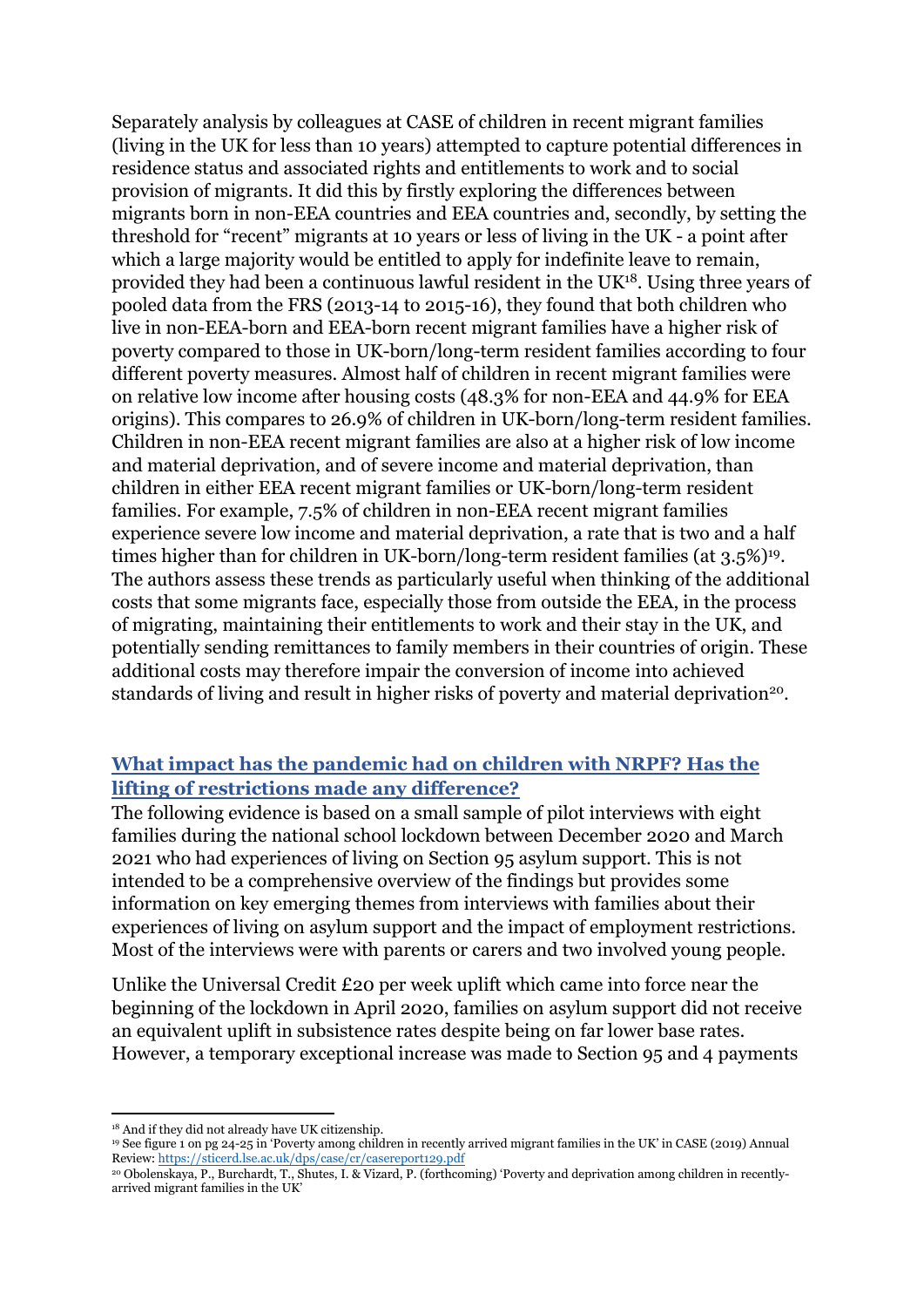on  $15<sup>th</sup>$  June 2020, to £39.60 per person<sup>21</sup>. This was then further increased by 3p in October 2020 to £39.63 – providing a daily rate of about £5.66 per day per person.

Families had already struggled to meet their own and their children's basic needs while on Section 95 support, even prior to the pandemic. They reported having to make constant trade-offs and sacrifices to meet children's needs. Families said they prioritised food while other costs like clothing, shoes and travel costs were much harder to cover. Toys, books and activities for children were rarely bought unless they are gifted or free.

# **Life during the pandemic**

Families spoke about how some spending decisions became even more difficult during the pandemic due to the uncertainty of what support would be available and limited access to information. Parents reported that rising prices and the fact that they were more limited in searching for deals meant that their money did not go as far. In addition, it was not always possible to access support that they had prior to the pandemic – which might give them clothing or toiletries - as many charity dropins or churches had closed or were only providing a limited service. Some families were fearful of venturing out and risking their health. With limited access to data and internet, families also had no way of knowing whether support would be available.

One parent I spoke to didn't have any support nearby. She knew people from her church but hadn't seen many of them in months since the start of the pandemic. She didn't want to risk going to church and spending the last £4 she had to get there and back<sup>22</sup> . If there was no-one there that could help her, she would be better off spending those £4 on getting a few things for the family. Also, asking for help from acquaintances after a long separation was very difficult.

Some parents reflected that life on asylum support generally is a lot like life during lockdown – isolating, stressful; unable to work, socialise, go anywhere, or see loved ones. One father said: "*If you want to imagine [living on Asylum Support], just imagine it without all of these things…lockdown without the TV and online shopping, shop online, get take away or watch TV or films*."

Families did not generally have access to the same forms of entertainment to occupy their time – without access to Wi-Fi in their homes, a TV licence<sup>23</sup> or other forms of entertainment like Netflix or Spotify, it was difficult to find other things to do, or to take advantage of even the 'free' educational provision to support children's learning, such as the BBC Lockdown Learning programming.

## **Education during the pandemic**

During the pandemic, there was some provision of IT devices and data to children from disadvantaged families via the Department for Education's scheme but there was no targeted support to children in asylum-seeking families to ensure they had access. There were some local authority-wide initiatives that benefited children in some cases. For example, in Glasgow children in asylum-seeking families were

<sup>&</sup>lt;sup>21</sup> Section 95 payments were previously £37.75 – so a £1.85 per week increase.

<sup>22</sup> 67% of her daily support allowance

<sup>&</sup>lt;sup>23</sup> A TV licence costs £159 annually or £3.06 per week – 8% of an individual's allowance. There are no specific exemptions or reductions for those on Asylum Support: <https://www.tvlicensing.co.uk/reducedfee>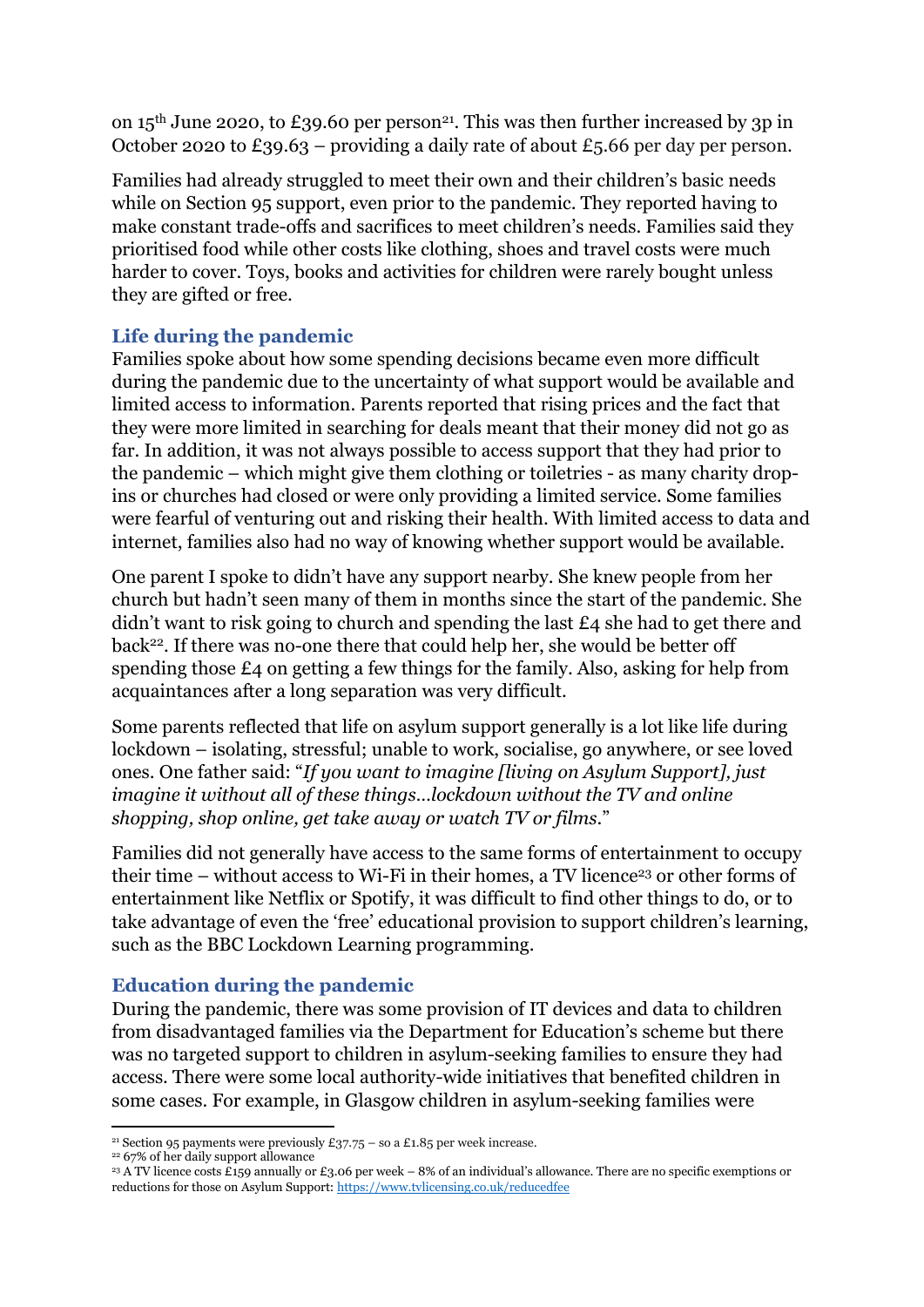provide with devices and data access which enabled some to maintain contact with services as well as use devices for schoolwork. It's unclear if provision existed in other local areas.

For families with school-aged children who were interviewed during the pilot, having access to internet, IT devices and data was seen as an essential need in order to facilitate children's learning even before the pandemic as well as during. Although families do not have access to bank accounts and therefore cannot easily access Wi-Fi, and there is no requirement to provide Wi-Fi within asylum accommodation, many families rely on pay-as-you-go plans via their mobile phones. Many of the families I spoke to had not received any support with data or devices by the time of the interviews in winter 2021 during the school closure. One family had been loaned a chrome book by the school, but they were told that they would need to pay for it, if it were damaged so they did not want to use it as they couldn't afford to pay it back. Another family tried to get a data top-up through the government scheme via their school, but their data provider was not on the list of providers by the end of January, and it took another week before this became available.

One parent I spoke to told me that prior to the pandemic, her eldest son would need to go to the library to use the internet, but this was not possible during the pandemic. When we spoke in December, they had not received any data top-ups from the school, college or universities where the young people in the family were studying. They were relying on a pay-as-you-go account to access the internet to do their assignments, revision and learning. The five young people in the household shared one laptop, two of whom were at university and they set up a booking system so that they could attend some of their lessons and do assignments. The university scholarship only covered tuition fees but did not provide any additional support to the young people to help with their studies.

In another family, a young person aged 19 who was living with her family and younger siblings explained that even before the pandemic it had been hard for her to do schoolwork without access to a laptop, computer or the internet. She was unable to watch videos for her assignments or access a maths app which had been set for homework. To study for her GCSEs, she was told to look online at tutorials and other information, but she did not have a laptop or Wi-Fi at home to do this. She would sometimes use her friend's computer or go to the library, but this was difficult to do in the evenings and was not an option as libraries closed. This meant that she couldn't do her homework, and she felt that this affected how she was perceived by teachers.

Her family eventually got access to a laptop and could access the internet however the connection was very poor which meant she often got disconnected and could not participate in her classes. She felt that this negatively affected her grades. Although she was able to explain it to her teacher once or twice, she didn't feel that she would be believed if she gave the same excuse every time. The poor internet connection and lack of adequate equipment has meant that during Covid, she and her siblings couldn't be online for lessons at the same time and therefore had to miss out. Their work was often lost and they had to stay up late at night redoing or finishing off assignments.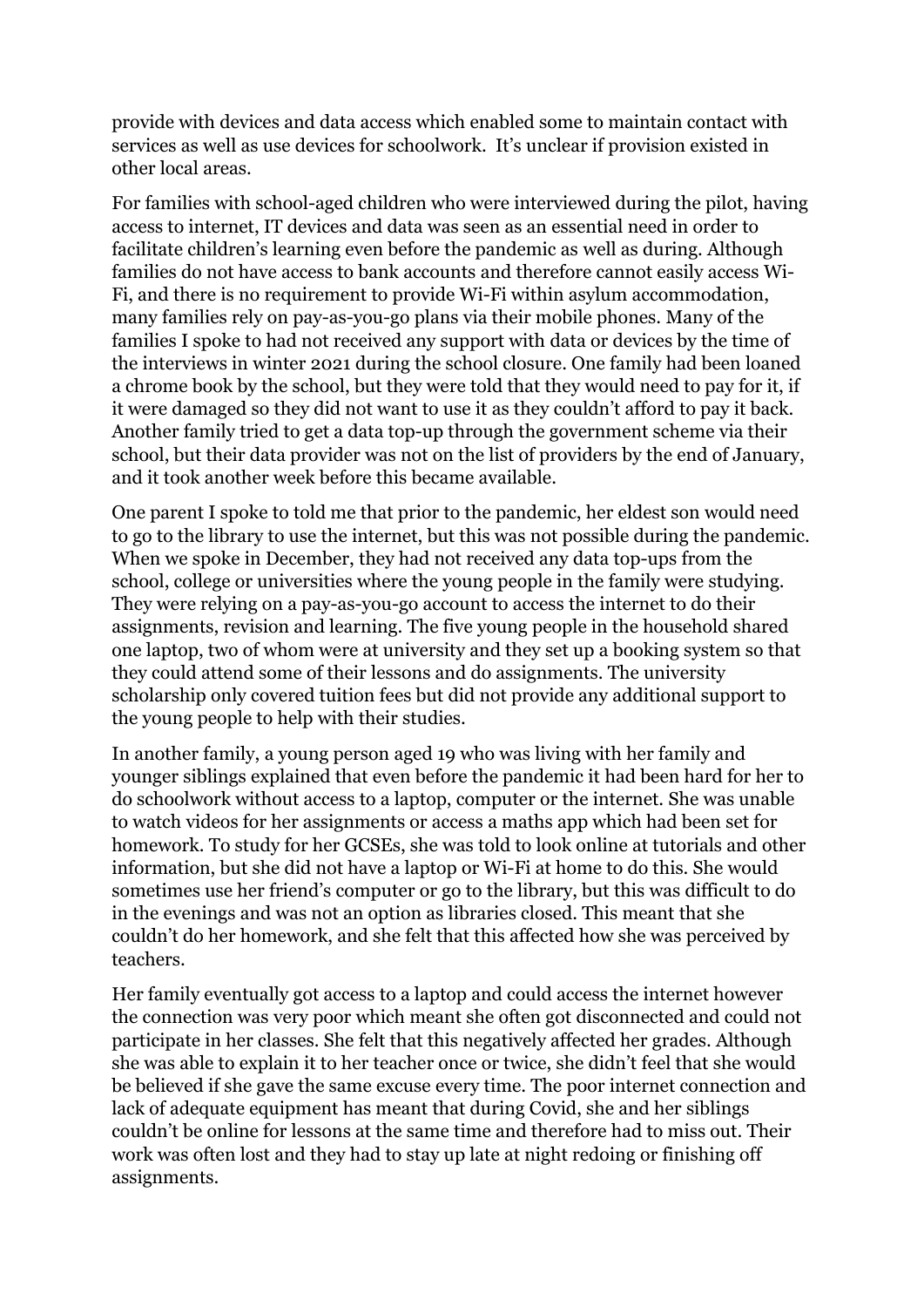**What other financial support from the Government is available for families with NRPF who are facing financial hardship? How effective is this support?**

**How have families with NRPF benefited from the new support that the Government introduced in response to the pandemic, such as the Coronavirus Job Retention Scheme and the COVID Local Support Grant? The Government has extended eligibility for free school meals to some categories of children with NRPF on a temporary basis. What has been the impact of this policy?**

# **Work-related and general support**

Asylum seeking families cannot work so therefore haven't benefited from work-based provisions. Support rates were increased during the pandemic by a relatively small amount and from an already low rate which families struggled to meet their children's needs.

## **FSMs extension and extra support**

As mentioned above, some families on Section 4 will have benefited from the temporary extension of Free School Meals to children affected by NRPF restrictions, which will have been a significant source of support for families on a very low income. FSMs are worth £2.30 per day per child – 38% of a child's daily allowance while on asylum support.

Is unclear to what extent this information was communicated to eligible families. FOI data from the Home Office highlighted that there were 823 children on Section 4 support at the end of December 2019. There is no publicly available data to show how many children on Section 4 support and more broadly those under the temporary extension have been able to take up the FSMs offer. Going forward it will be important to ensure that this provision be made permanent and that it is extended to all children affected by NRPF restrictions.

It's important to remember that while families seeking asylum may be eligible for extra support like FSMs or HC2 certificates for free prescriptions, not all will be aware of these opportunities or will be able to access this support, due to language and other barriers, digital exclusion, and limited support networks. Consultations with professionals as well as interviews with families have highlighted that access to additional support is not always straightforward – for example families are not always aware that they can access FSMs or are supported to do it. If this support is not available or if it is suddenly taken away due to a bureaucratic error, which happened to a family I spoke to, it leaves a huge gap in the family's income and means children go hungry.

Although not a new provision during the pandemic, another family spoke about the importance of the HC2 certificate which allowed them to access dental care and free prescriptions, something which other families interviewed were not all aware of and struggled as a result.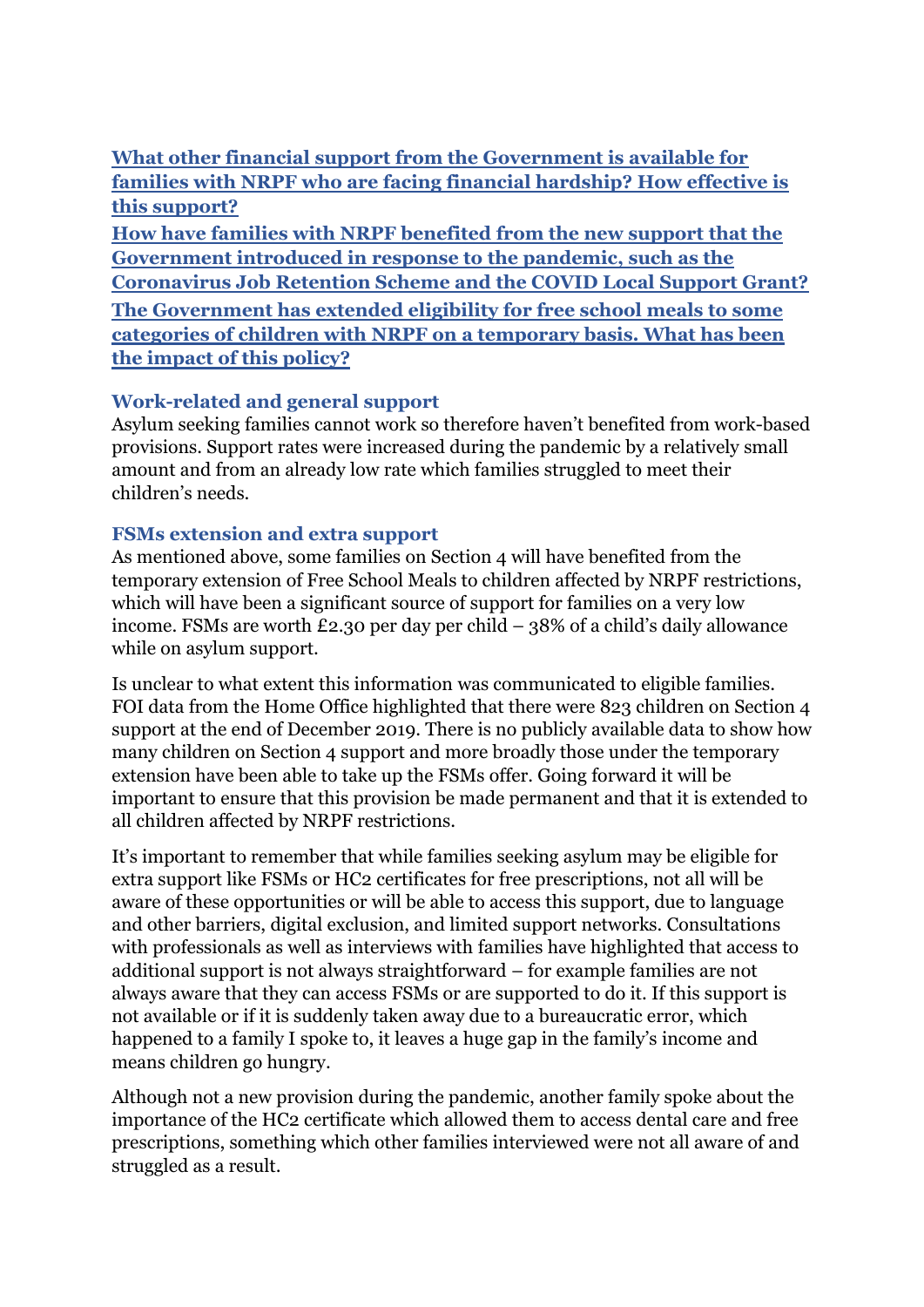# **What role do other bodies, such as local authorities and third sector organisations, play in supporting children with NRPF?**

## **What impact has the pandemic had on these organisations' capacity to support children with NRPF?**

Based on information from professionals working with asylum-seeking families in different local areas as part of my research, there seems to be a mixed picture of what support local authorities do provide to asylum-seeking families, namely in dispersal areas. Based on anecdotal information, some authorities appear to have dedicated asylum teams and will refer families onto specialist services to help support children into nursery places, schools and to get Free School Meals whereas others do not appear to provide any specialist provision. In some areas, there appears to be limited interaction with local authorities who do not have specific statutory responsibilities for this group other than general provision for children and when child protection issues arise.

While families are on asylum support, they are generally not supported by local authorities under Section 17 Children Act 1989 provisions (or related provisions in devolved nations) as other NRPF families may be, though the systems are linked as rates of local authority support are often pegged to asylum support rates<sup>24</sup>.

Local authorities may still need to provide asylum-seeking children and families with some support when a child is found to be 'in need' (CIN) other than for reasons of destitution – for example if they have a disability or additional need. They may also need to provide support when a child has caring responsibilities. However, there is no publicly available information about how many children and families on asylum support receive this kind of service from local authorities.

Concerns have been raised about the need for greater awareness of asylum-seeking children and families by local statutory services, especially considering the high vulnerabilities and multiple disadvantages faced by families in this context. One example is highlighted in the Serious Case Review of Baby T concerning a child and his mother who had been on Section 95 asylum support at the time of the baby's death. The SRC commissioned by Redbridge Local Safeguarding Children Board details the various complex factors identified in this case and the learning from it some of which is relevant to the asylum support system. The review noted, for example, that the low rate of support provided to the family meant that there was an inability for the family *'to plan for the future, living each day as it comes, dependency on others and experiencing hunger'* and that the mother *'eventually decided to take the risk of working illegally in order to increase her income*' 25 , placing the baby with an unregulated babysitter. There is no specific recommendation on the support regime; however, one of the recommendations (19) states that '*the Government should introduce legislation which would require the*

<sup>24</sup> Jolly, A. (2019). From the Windrush Generation to the 'Air Jamaica generation': local authority support for families with no recourse to public funds. In *Social Policy Review 31: Analysis and Debate in Social Policy, 2019* (pp. 129). <sup>25</sup> Para 6.7 Baby 'T' Serious Case Review Report – Redbridge Local Safeguarding Children Board (LSCB) Published 14 January 2020 [https://www.redbridgescp.org.uk/wp-content/uploads/2016/04/Redbridge-LSCB-SCR-Baby-T-Report-Final-14-01-](https://www.redbridgescp.org.uk/wp-content/uploads/2016/04/Redbridge-LSCB-SCR-Baby-T-Report-Final-14-01-2020.pdf) [2020.pdf](https://www.redbridgescp.org.uk/wp-content/uploads/2016/04/Redbridge-LSCB-SCR-Baby-T-Report-Final-14-01-2020.pdf)